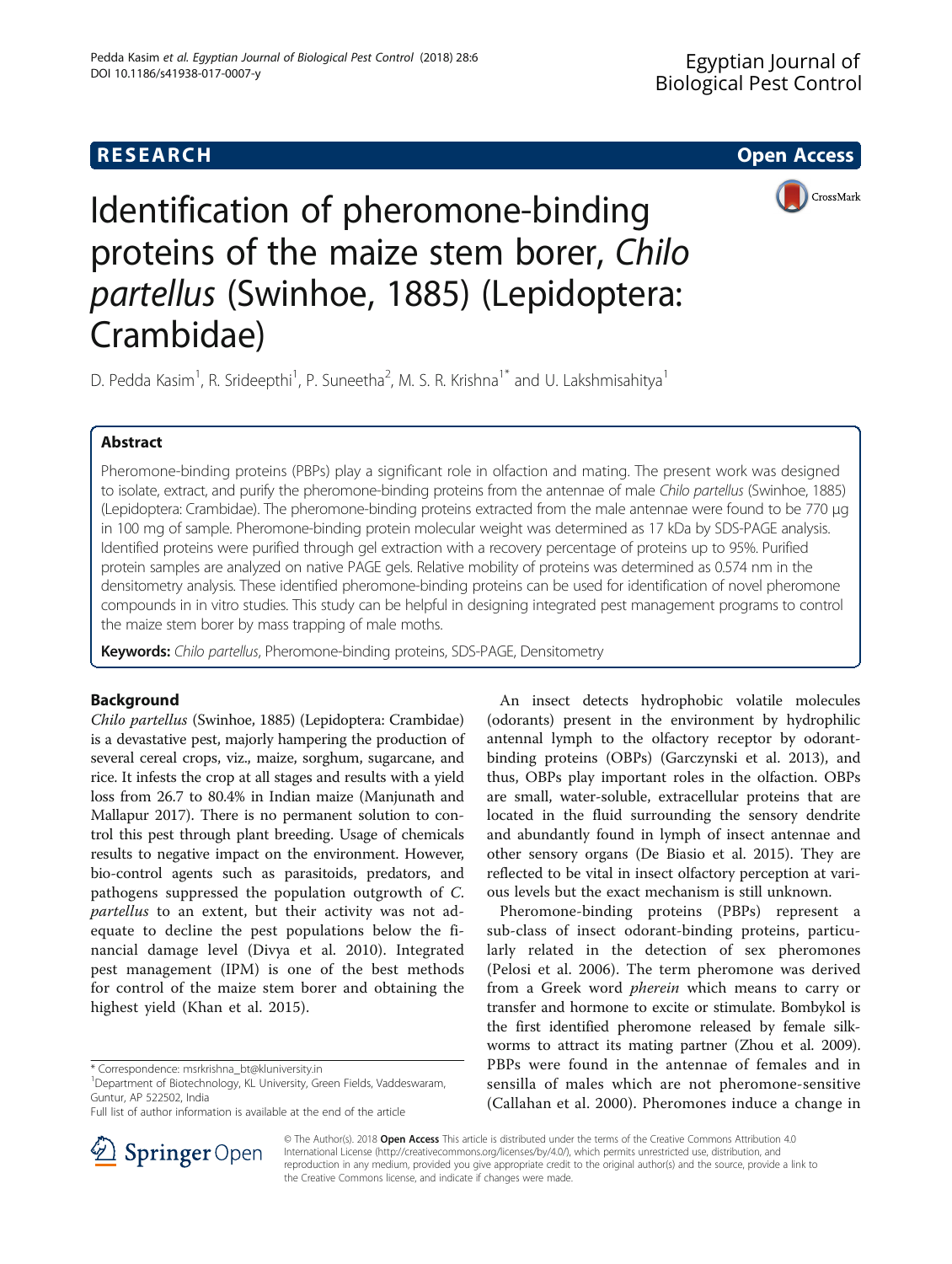<span id="page-1-0"></span>the behavior of the receiving individual within the same species (Wyatt [2010\)](#page-3-0). They act as carriers for antagonists and scavengers for pheromone components in female insects (Zhou et al. [2009\)](#page-3-0).

Research is going on to understand the molecular mechanisms by unrevealing the role of OBPs and PBPs in olfactory perception. To address the damage caused by C. partellus through molecular level application in IPM programs, an initiative work to extract and purify the pheromone-binding proteins of male C. partellus antennae was carried out.

# Materials and methods

## Sample collection

Chilo partellus male moths were collected from the maize fields by using pheromone traps in the farmer fields in Vaddeswaram, Guntur, India.

### Sample protein preparation

Male C. partellus moth antenna tissue (100 mg) was taken and homogenized with the help of mortar and pestle using 500 μl of 1 M Tris buffer (pH 7.5) containing 10% SDS and 0.02 M EDTA. The homogenate was centrifuged at 14,000 rpm for 12 min at 4 °C. Supernatant fraction was carefully collected in fresh autoclaved tubes; the sample was stored at − 20 °C until further use. The protein was estimated according to standard protocol suggested by Lowry et al. ([1951](#page-3-0)) using bovine serum albumin (BSA) as standard.

#### Preparation of sample protein for SDS-PAGE

A ratio of 1:1 protein sample and 1.0 M Tris buffer (pH 6.8) containing 10% SDS, 2% β-mercaptoethanol, 10% glycerol, and 0.002% bromophenol blue was added and kept at 90 °C for 5 min (Kasim et al. [2015\)](#page-3-0).

### Separation of PBPs by SDS-PAGE

Sodium dodecyl sulfate polyacrylamide gel electrophoresis (SDS-PAGE) was used to determine the molecular weight distribution of insect proteins as described by Nagnan-Le et al. [\(1996\)](#page-3-0). To study the SDS-PAGE protein profile, one-dimensional SDS-PAGE (12% separating gel and 4% stacking gel) was carried out in a small vertical system. To 10 μg of protein, 10 μl of lamellae buffer (loading dye) was mixed and samples were incubated at 95 °C for 5 min in water bath and then immediately load the protein sample into the wells. The loading buffer containing bromophenol blue acts as a tracking dye. A medium range marker (NEX-GEN blue spray prestain protein ladder) was also loaded into the well for the determination of molecular weight through protein bands. The gel was run at constant voltage of 80 V for 3–4 h followed by staining with Coomassie brilliant blue R-250 overnight.

The relative mobility of protein bands was determined and the zymogram was constructed.

#### Extraction and purification of proteins from SDS-PAGE

After SDS-PAGE electrophoresis, proteins were extracted and purified according to Nagnan-Le et al. ([1996\)](#page-3-0). The visualized bands are removed from the gel using a surgical blade and washed using 2 ml of 250 mM Tris buffer/250 mM EDTA, pH of 7.4, thoroughly for three times then finally washed with autoclaved distilled water. The water was completely removed from the gel slices and homogenized with 1 ml of Tris buffer (pH 7.4). The samples were subjected to sonication then centrifuged at 12,000 rpm for 10 min at 4 °C. The protein sample was equilibrated with 20 mM Tris buffer, pH 7.4, containing 0.1% SDS. The partially purified protein aliquots were run in the native PAGE; it is used for the densitometric analysis and determination of the recovery percentage.

#### Densitometry analysis

To identify the universal expression pattern of existing protein spots on gel, densitometry analysis was employed. It is majorly used to measure protein expression levels and the intensities of specific bands by using an online software tool (Gelquant.NET). In this study, the relative amounts of protein were quantified by using a computational program from a TIFF image assisted with a commercial scanner. Relative mobility (Rf) of each stained band, its concentration, and area occupied by it with reference to total protein present in the lane can be calculated by gel perfect program explained by Bozzo and Retamal ([1991](#page-3-0)). SDS-PAGE gels of purified proteins were digitized, and peak areas of both purified and crude protein bands were compared. The relative concentration of areas provides us the percentage recovery.

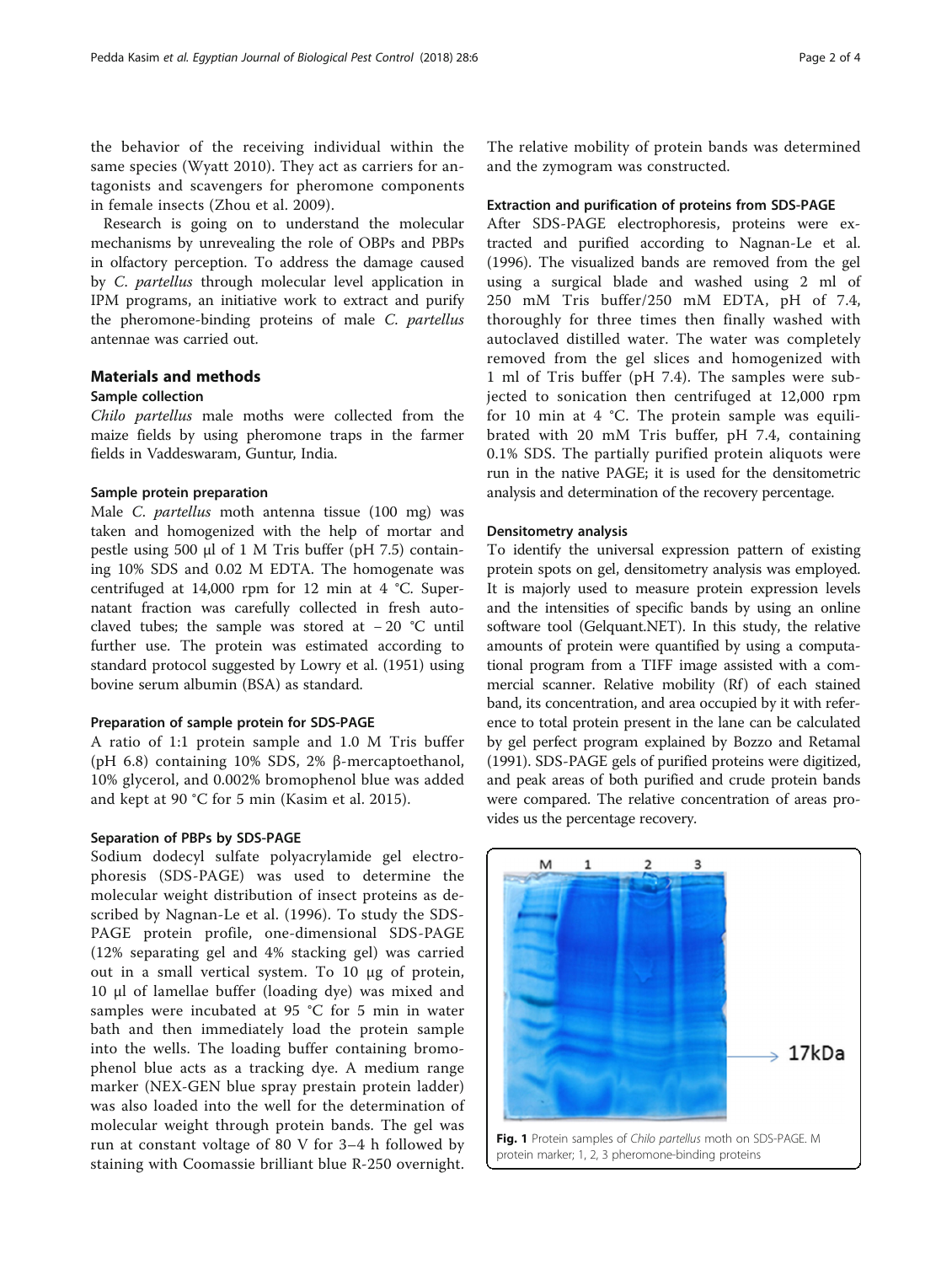Results and discussion Separation of PBPs by SDS-PAGE Extracted proteins from the sensory organs were quantified by using Lowry's method and the protein concentration was found to be 0.77 μg/mg. Molecular weight of the extracted proteins was determined using SDS-PAGE (12% resolving gel and 4% stacking gel). Usually, molecular weight of PBP was of 17 kDa and found to be the same in our results (de Santis et al. [2006\)](#page-3-0) using a protein marker (NEX-GEN blue spray pre-stain protein ladder)

# Extraction and purification of proteins from SDS-PAGE

(Fig. [1](#page-1-0)).

The identified proteins were further purified through gel extraction and recovery of protein varied from 80 to 95%. Purified samples were run on native PAGE gel with negative control (Fig. 2). Few samples are homogenized and purified using Tris buffer (20 mM, pH 7.4) without SDS, while recovery percentage was observed to be slightly lower when compared to SDS. Our results illustrate that it was not critical to use a large quantity of starting material to achieve an adequate amount of purified protein either to improve an immunoassay or to characterize a protein chemically.

# Densitometry analysis

Through densitometry analysis, the electrophoretic mobility was calculated, using molecular weights of proteins with reference to protein marker standards (Priya et al. [2013\)](#page-3-0). In this analysis, the perfect gel picture on relative mobility of protein was observed to be 0.574 nm (Fig. 3a) and the band intensity was approximately 250 units as shown in (Fig. 3b).

Results of this study may serve as preliminary information to identify olfaction-based approaches which interfere with insect host location and mating behavior through a strategy called push-pull pest control. PBPs are the ideal targets for understanding the olfactory code of insects as well as for interfering with their communication system. These proteins are specifically expressed in the antennae of male moths. Insects survive by possessing a specialized sensory system to monitor various odors present in the environment. Thus, sense of smell often plays a crucial role for detecting food, mating partner, and choosing for oviposition site or even protecting themselves from predators and pathogens to fit among various existing ecological lifestyles (Cande et al. [2013](#page-3-0)). Considering the importance of PBPs of male moths, they play a vital role in the detection of sex pheromones. Leal ([2013\)](#page-3-0) stated that male moths detect sex pheromones with tuned odorant receptors, which confer specificity to peripheral odorant receptor neurons, with the assistance of other olfactory proteins.

# Conclusions

In conclusion, the pheromone-binding protein receptors are present in the male and female antennae of C. partellus moth. Male-specific PBPs are important for sexual mating. In this study, PBPs were extracted and purified from the antenna tissue. Extracted PBPs can be used for further protein sequence analysis and molecular docking studies. These PBPs can be used in identification of novel pheromone compound screening, which can be used in integrated pest management for sustainable agriculture.